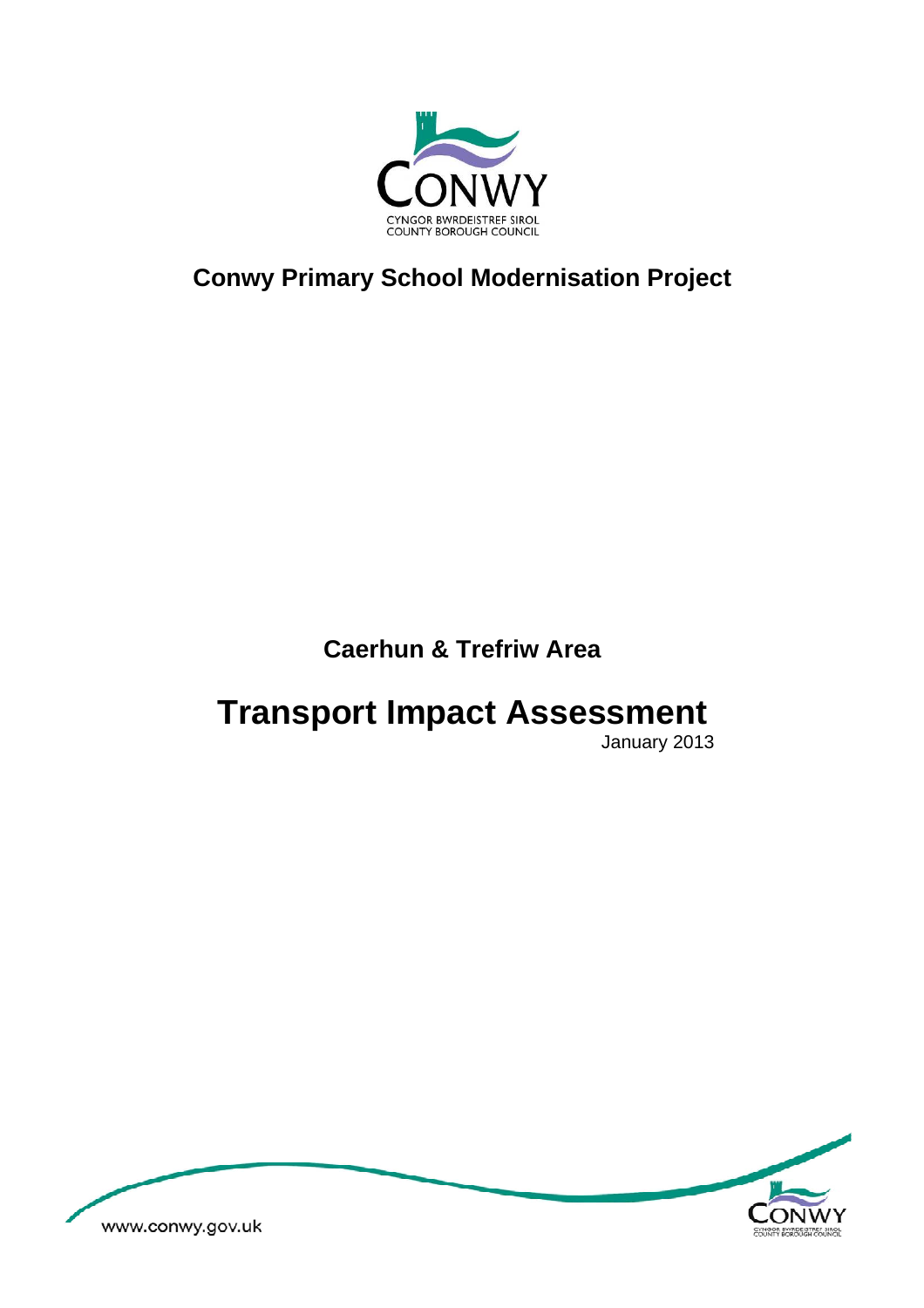## **Contents**

| 1<br>1.1       | <b>Introduction</b><br><b>Underpinning Policies</b>                                        | Page<br>3<br>3 |
|----------------|--------------------------------------------------------------------------------------------|----------------|
| $\mathbf{2}$   | <b>Transport Profile</b>                                                                   | 4              |
| 2.1            | <b>Conwy Area Profile</b>                                                                  | 4              |
| 2.2            | <b>Conwy School Transport Profile</b>                                                      | 5              |
|                | 2.3 Caerhun and Trefriw Area Profile                                                       | 5              |
| 3 <sup>1</sup> | <b>School Profiles</b>                                                                     | 6              |
|                | 3.1 Catchment Data                                                                         | 6              |
|                | 3.2 Impact on Journey Times                                                                | 9              |
|                | 3.3 Impact on Transportation Costs                                                         | 11             |
|                | 3.4 Safe Routes in the Community                                                           | 11             |
| 4              | <b>Local Authority Options for Structural Change</b><br><b>Transport Impact Assessment</b> | 12             |
| 5              | <b>Conclusions and Recommendations</b>                                                     | 13             |
|                | <b>Appendix 1</b>                                                                          | 14             |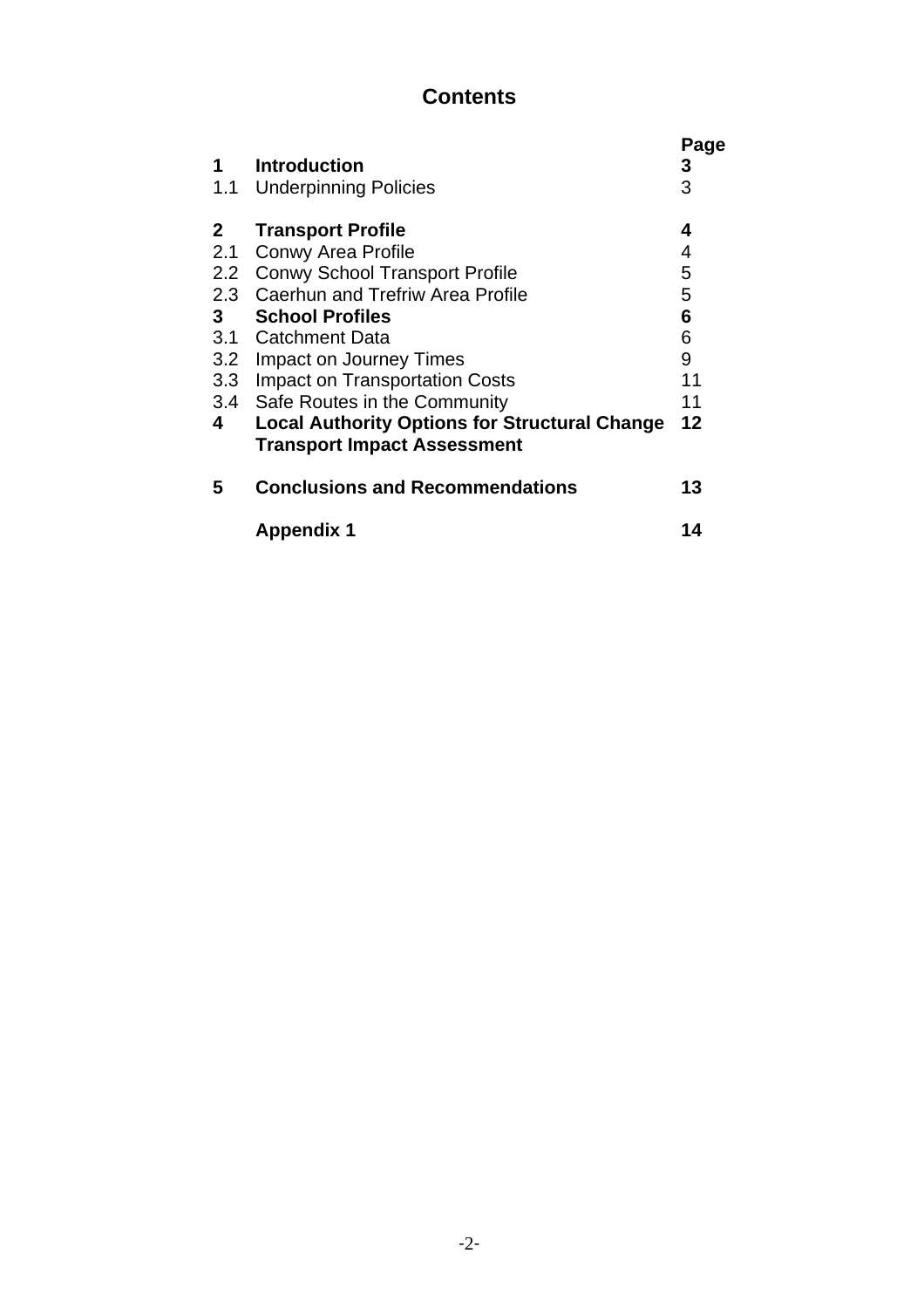# **1. Introduction**

Conwy County Borough Council has been carrying out an in-depth review of its Primary Schools over the last 3 years. This resulted in the publication of the *'Strategy for the Modernisation of Conwy Primary Schools'* and associated *'Implementation Plan'* in October 2010, which was subsequently reviewed and agreed by Cabinet in November 2011.

The Cabinet also agreed to:

- i) consult with communities in detail (full Impact Assessments) on the options within the Implementation Plan and
- ii) undertake stakeholder meetings with those areas identified for *'review in two years time'*.

Key information, including Impact Assessments on Language; Equality; Transportation; Community and Buildings Fit for Purpose, will be undertaken in order to inform an Option Appraisal.

Formal consultation meetings will take place with each school within an area for initial review to present in more detail the options considered for each area and the outcome of the Option Appraisal.

**This document will consider the impact on transportation of the proposed options within the Caerhun & Trefriw Area**.

### **1.1 Underpinning Policies**

#### **Transport**

The Primary Schools Modernisation programme will support the Authority's policy of providing free transport to pupils under 11 years of age, who live over two miles from their nearest appropriate school.

Free transport provision will also be provided to those pupils who meet the additional criteria listed in the Transport policy; including: medical grounds; needs identified within a Statement of Special Educational Need; hazardous routes.

A full version of the Policy is available on our website [www.conwy.gov.uk,](http://www.conwy.gov.uk/) direct from Conwy CBC Education Services, or any County School.

For further information on transport please contact the Education Transport Officer on 01492 575592/575595 who is responsible for assessing eligibility for transport.

#### **Admissions**

The Primary Schools Modernisation programme will support the Authority's policy of allowing parents and pupils to express their preference for admission to a school of their choice.

Admission arrangements for schools are either the responsibility of Conwy County Borough Council (community and voluntary controlled schools) or the Governing Body (foundation and voluntary aided schools).

Conwy's Admissions policy is available in the *'Schools and Education Services Information Document'*. Copies are available on our website [www.conwy.gov.uk/education](http://www.conwy.gov.uk/education), or direct from Conwy CBC Education Services.

For any enquiries regarding the Admissions Policy, please contact Education Services on 01492 575011.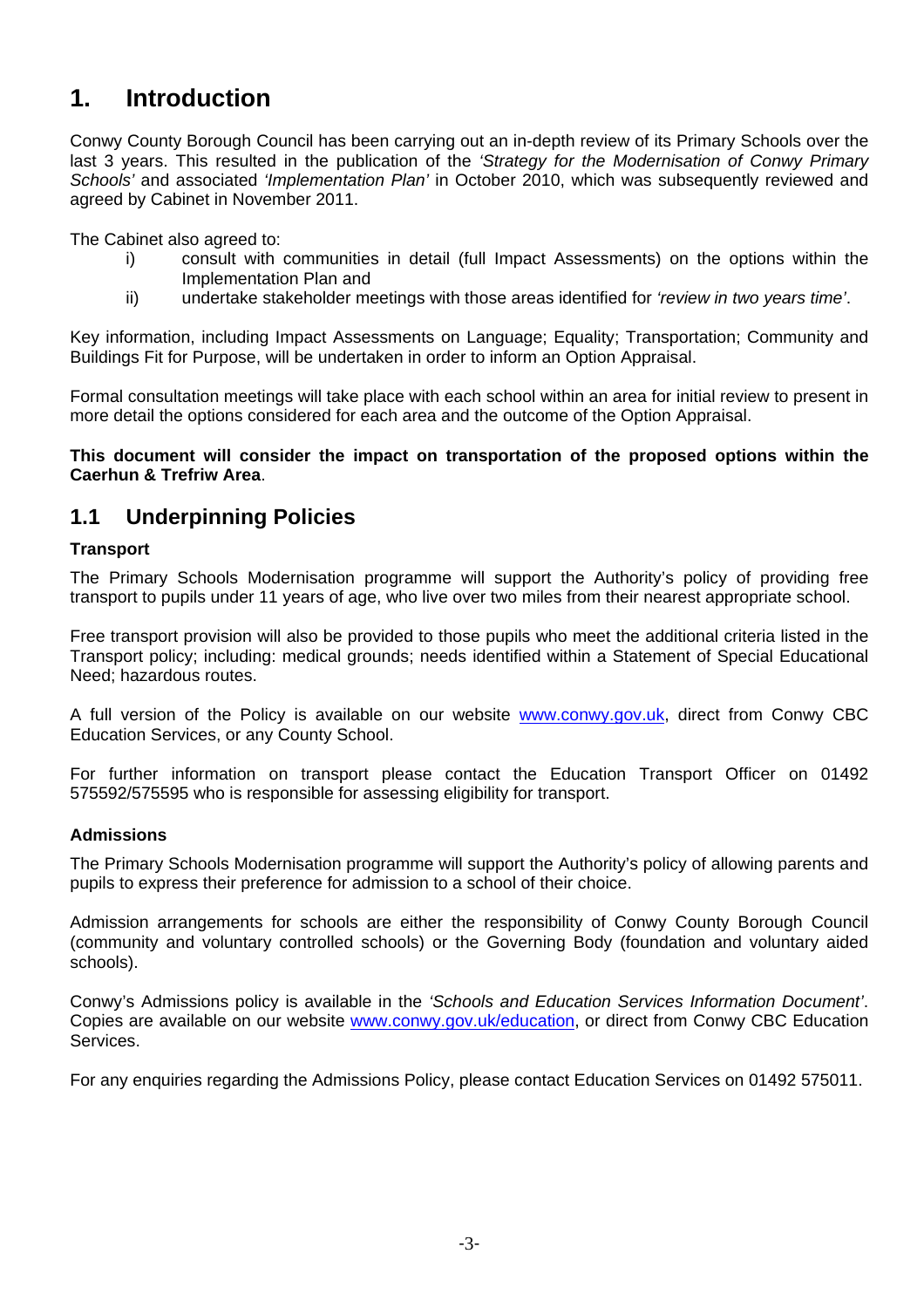#### **Local Schools (Catchment Areas)**

The Primary Schools Modernisation programme will support the Authority's policy of identifying local schools for communities. Each local school has a defined 'catchment area'. Catchment areas (in the main) are based on community ward boundaries as supplied by the Boundary Commission. Catchment areas are mapped out and are required to be reviewed periodically.

In rural areas, a catchment area will cover many square miles and may include one or more villages and their surrounding areas. In urban areas, with two or more schools within a town, the catchment areas will be a collection of streets.

## **2. Transport Profile**

#### **2.1 Conwy Area Profile**[1](#page-0-0)

- **Conwy is a strategically important transport hub**
- Reliance on cars is high
- Use of public transport for travel to work is low
- More people travel out of the County Borough for work than travel into the area

Conwy County Borough is important as the hub of major regional and local transport links – the main strategic routes are the A55 expressway, the A470 trunk road and the North Wales Coast Rail line. These arterial routes are supported by other strategically important routes such as the A5, A548, A547, A546, A544, A4086 trunk roads and the Conwy Valley railway line.

|                                                 | Conwy County<br><b>Rorough</b> |            | <b>Wales</b> |       | <b>England &amp; Wales</b> |       |
|-------------------------------------------------|--------------------------------|------------|--------------|-------|----------------------------|-------|
| All usual residents aged 16 to 74 in employment | 50,093                         |            | 1,363,615    |       | 26,526,336                 |       |
|                                                 |                                |            |              |       |                            |       |
| Work mainly at or from home                     | 3,63                           | 7.2%       | 73,140       | 5.4%  | 1,422,708                  | 54%   |
| Underground, me.ro, light rail, tram            | 40                             | 0.1%       | 1,175        | 0.1%  | 1,028,600                  | 3.9%  |
| <b>Train</b>                                    | 576                            | 1.1%       | 27.341       | 20%   | 1.371,025                  | 5.2%  |
| Bus, rinibus or ceach                           | 2,179                          | 4.3%       | 62,903       | 4.6%  | 190.42                     | 7.3%  |
| <b>Taxi</b>                                     | 236                            | 0.5%       | 6,523        | 0.5%  | 13,900                     | 15%   |
| Motorcycle, scooler or moped                    | 277                            | <b>OSX</b> | 7,694        | 0.6%  | 214,244                    | 18%   |
| Driving a car or van                            | 33,666                         | 67.0%      | 918.646      | 67.1% | 16,264,627                 | 67.6% |
| Passanger in a car or van                       | 2,826                          | 5.6%       | 92,727       | 6.8%  | 1,357,280                  | 5.1%  |
| <b>Bicycle</b>                                  | 850                            | 1.3%       | 19.059       | 1.4%  | 722,334                    | 2.9%  |
| On fost                                         | 5,677                          | 11.3%      | 145,135      | 10.6% | 2,846,500                  | 13.7% |
| Other method of travel to work                  | œ                              | 0.9%       | 8.673        | 0.6%  | 171,400                    | 16%   |

 *Table 1: Method of travel to work* 

*Source: 2011 Census (table QS701EW)* 

Of Conwy's working population there are 7.2% of people that work mainly at or from home. In comparison to the figures for Wales and for England & Wales this figure is quite high; which is in part due to the rural nature of large areas of the County Borough. The Betws-y-Coed ward has the highest work-at-home rate of 20%, which is more than twice that of the County Borough as a whole. At 3.3% the Pensarn ward has the lowest work-at-home rate.

Reliance on cars for travelling to work is well above the England and Wales figure, and is around the same figure for Wales as a whole. Again, the rural nature of the area and the lack of access to alternative methods of transport is the cause. Public transport accounts for a very low 6% of journeys to work across Conwy County.

<span id="page-3-0"></span> $\overline{a}$ 1 Census 2011 – Key Statistics – Method of Travel to Work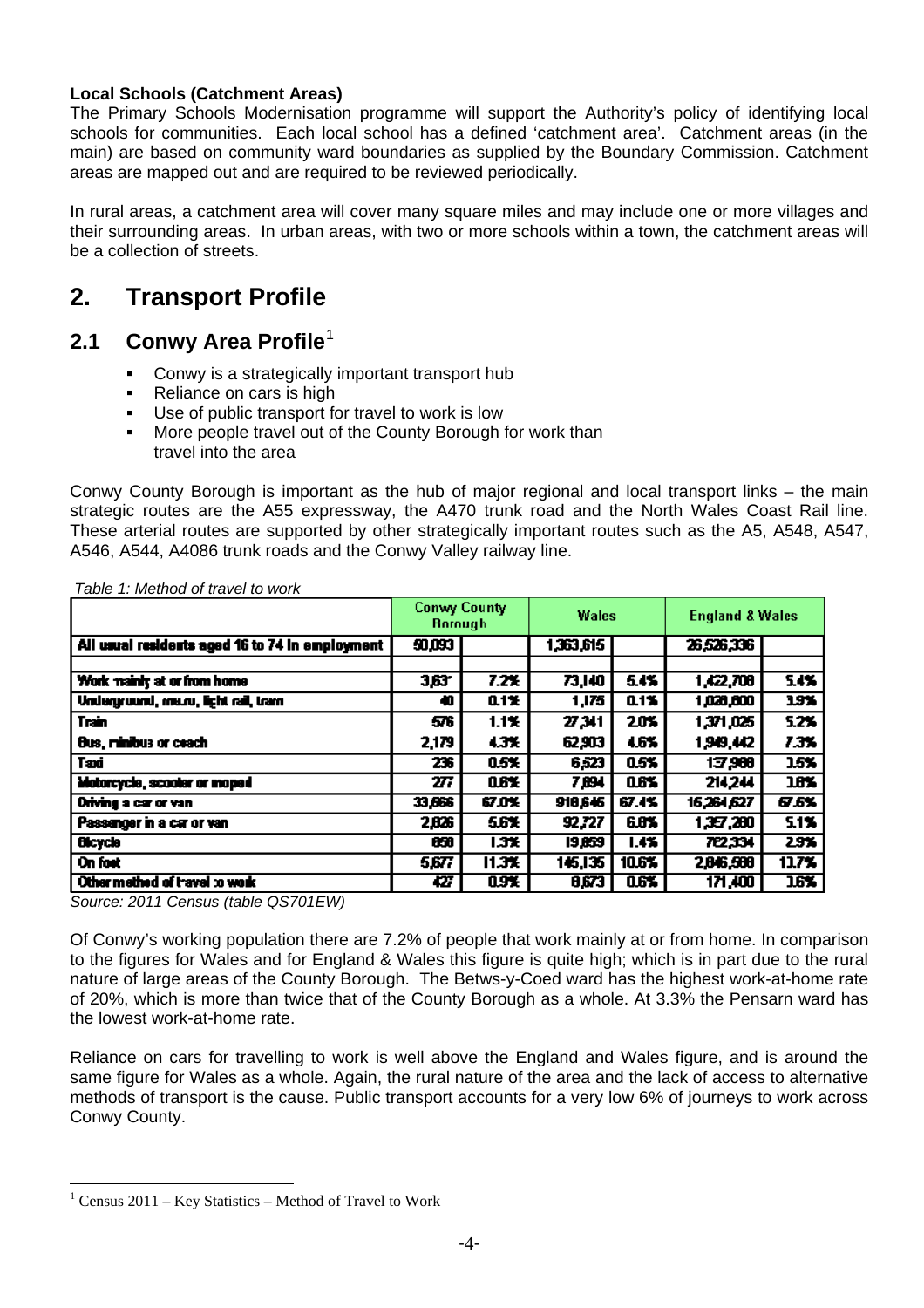Car ownership in Conwy is slightly higher than the Wales and England & Wales average, with only 21% of households having no car. In more rural areas, towards the south and west of the County where there is often less access to public transport, car ownership is higher still – in Llansannan ward, only 6.8% of households have no access to a car or van according to 2011 Census information. Car ownership levels are at their lowest in parts of Llandudno and Colwyn Bay; in the Mostyn ward 40% of households have no access to a car or van. These areas are also some of the most deprived in Conwy according to the Welsh Index of Multiple Deprivation.

More people travel out of Conwy for work than travel in to the County Borough – a net out-flow of about 4,500 commuters. All together, around 27% of Conwy's working population travel out of the area for employment. Most of these outward commuters travel to the neighbouring Welsh authority areas (to Denbighshire in particular), though an estimated 1,700 people travel to England for work.

## **2.2 Conwy School Transport Profile**

Since 1st February 2011, a joint team based in Denbighshire has managed Conwy's school transport operational arrangements. In July 2012, Conwy was providing school transport to 3425 pupils (of which 380 were pupils with additional learning needs), 24% of the whole school population *(mainstream and alternative education settings)*. Of those receiving transportation, 82% were receiving free transport, with 7% paying a concessionary/subsidised fare and the remaining 11% to support Additional Learning Needs.

In 2011/12 financial year, school transport cost Conwy £689k for Primary, £1.811m for Secondary and £1.237m for those with additional learning needs (ALN).

## **2.3 Caerhun & Trefriw Area Profile**

There are three primary schools covering the Caerhun and Trefriw area - Ysgol Dolgarrog, Ysgol Tal Y Bont and Ysgol Trefriw. All three schools are classed as Welsh Medium Primary Schools and all pupils are taught Welsh as a first language. Ysgol Dolgarrog and Ysgol Tal Y Bont are within the Caerhun ward; the catchment area for Ysgol Dolgarrog is to the south of the ward incorporating the village of Dolgarrog and the surrounding National Park. Ysgol Tal Y Bont's catchment is in the northern part of the Caerhun ward and includes the villages of Tal y Bont, Ty'n-y-groes, Rowen and Llanbedr-y-cennin. Ysgol Trefriw is situated in the Trefriw ward covering the village of Trefriw and the surrounding rural countryside. Both wards have an urban/rural classification of 'Village, Hamlet & Isolated Dwellings'.<sup>[2](#page-3-0)</sup>

The combined population for both wards is  $3236^3$  $3236^3$ , containing slightly a higher proportion of people up to 65 years of age than the mean average for Conwy County; and a lower proportion of children aged 0-15. The catchment area population of Ysgol Dolgarrog is 433 with 444 dwellings within 1 mile of the school. There are 316 dwellings within 1 mile of Ysgol Tal Y Bont and a catchment area population of 1294. For Ysgol Trefriw the catchment area population is 82[4](#page-4-1) with 385 dwellings within 1 mile of the school.<sup>4</sup>

 $\overline{2}$ <sup>2</sup> Office for National Statistics, Local Area Profile

<span id="page-4-0"></span> $3$  2011 Census – Population Statistics

<span id="page-4-1"></span><sup>4</sup> 2011 Census and Post Office Address point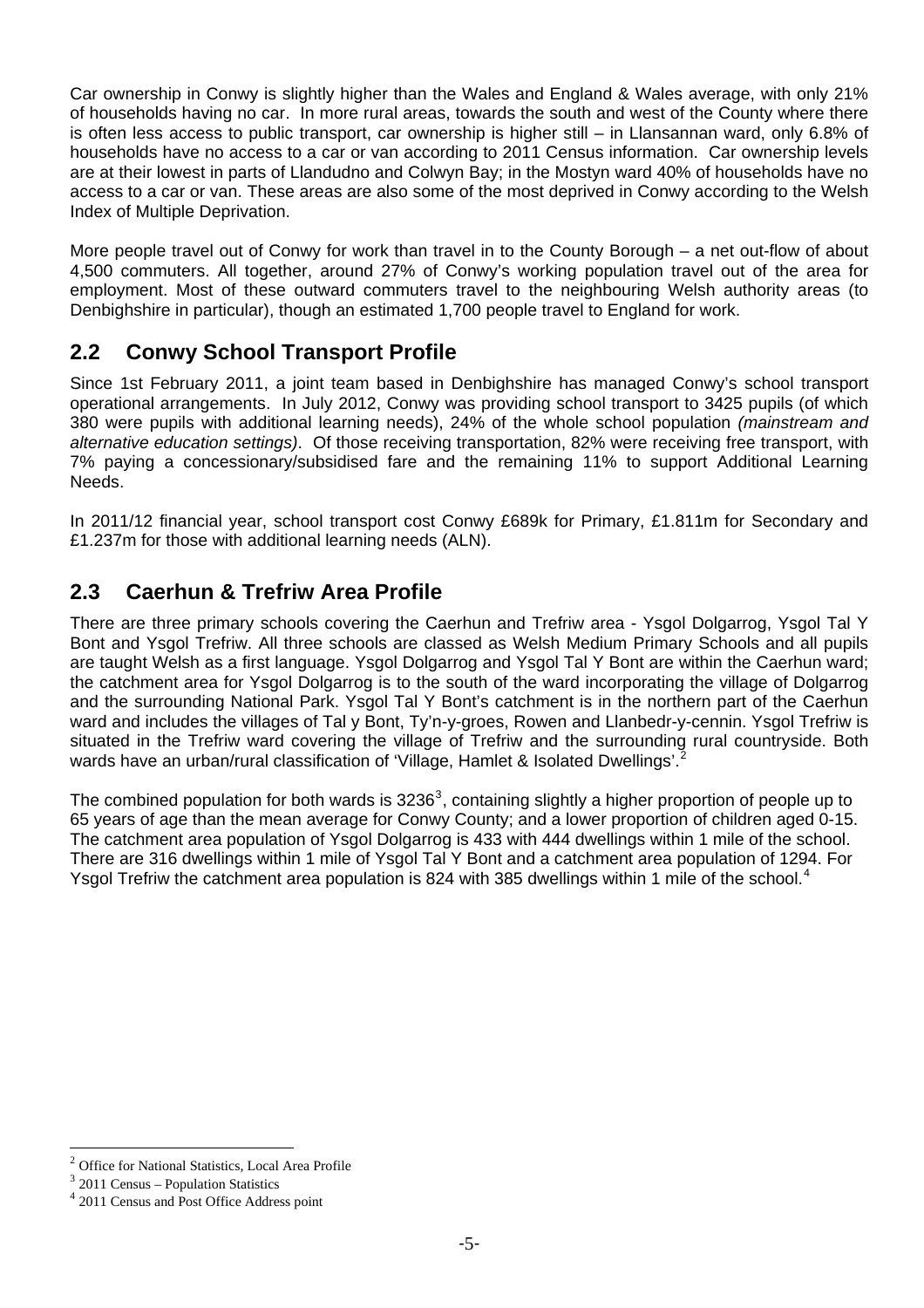Map 1: Caerhun and Trefriw Ward Map



The current deposit Conwy Local Development Plan (2007 – 2022) indicates that new housing sites will be developed within the Caerhun and Trefriw area, with intentions for the Caerhun ward (covering both Ysgol Dolgarrog and Ysgol Tal Y Bont catchments) to accommodate a further 57 dwellings with a potential for an additional 18 primary school pupils associated with these extra dwellings. In the Trefriw ward and catchment area a further 17 dwellings could be accommodated and could potentially yield an additional 5 pupils. This is inclusive of new proposed housing allocations and sites with current planning permission.

# **3 School Profiles**

## **3.1 Catchment Data**

## **Ysgol Dolgarrog**



Ysgol Dolgarrog is a Community Welsh medium Primary School for children aged between 3 and 11 years old. The school is located in the centre of the village of Dolgarrog in the Conwy Valley, serving the village and its rural catchment area.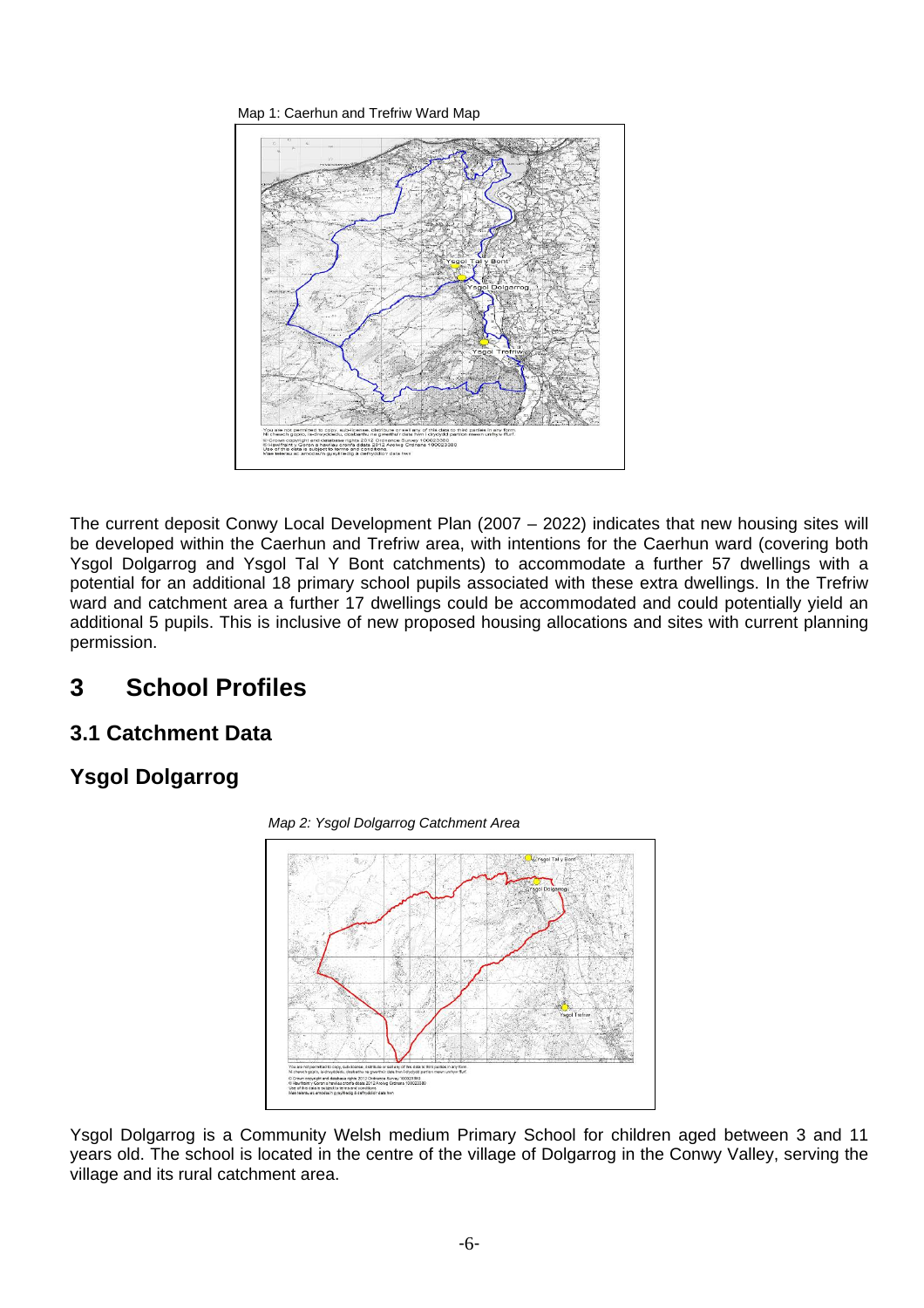In January 2012 there were 58 pupils (including Nursery) attending Ysgol Dolgarrog. Of these pupils 22% are attending Ysgol Dolgarrog from outside of the catchment area.



The majority of pupils who attend Ysgol Dolgarrog from outside of the catchment area live in the catchment area for Ysgol Tal y Bont, as reflected in the chart below.

 *Chart 2: Ysgol Dolgarrog Catchment Profile 2* 



Conversely, 9% of pupils that do live in the Ysgol Dolgarrog catchment do not attend their local school for which the reasons are unknown (i.e. not faith based, down to parental preference). The chart below shows that the majority of pupils are attending Ysgol Tal Y Bont with another attending Ysgol Bro Gwydir.



 *Chart 3: Ysgol Dolgarrog Catchment Profile 3*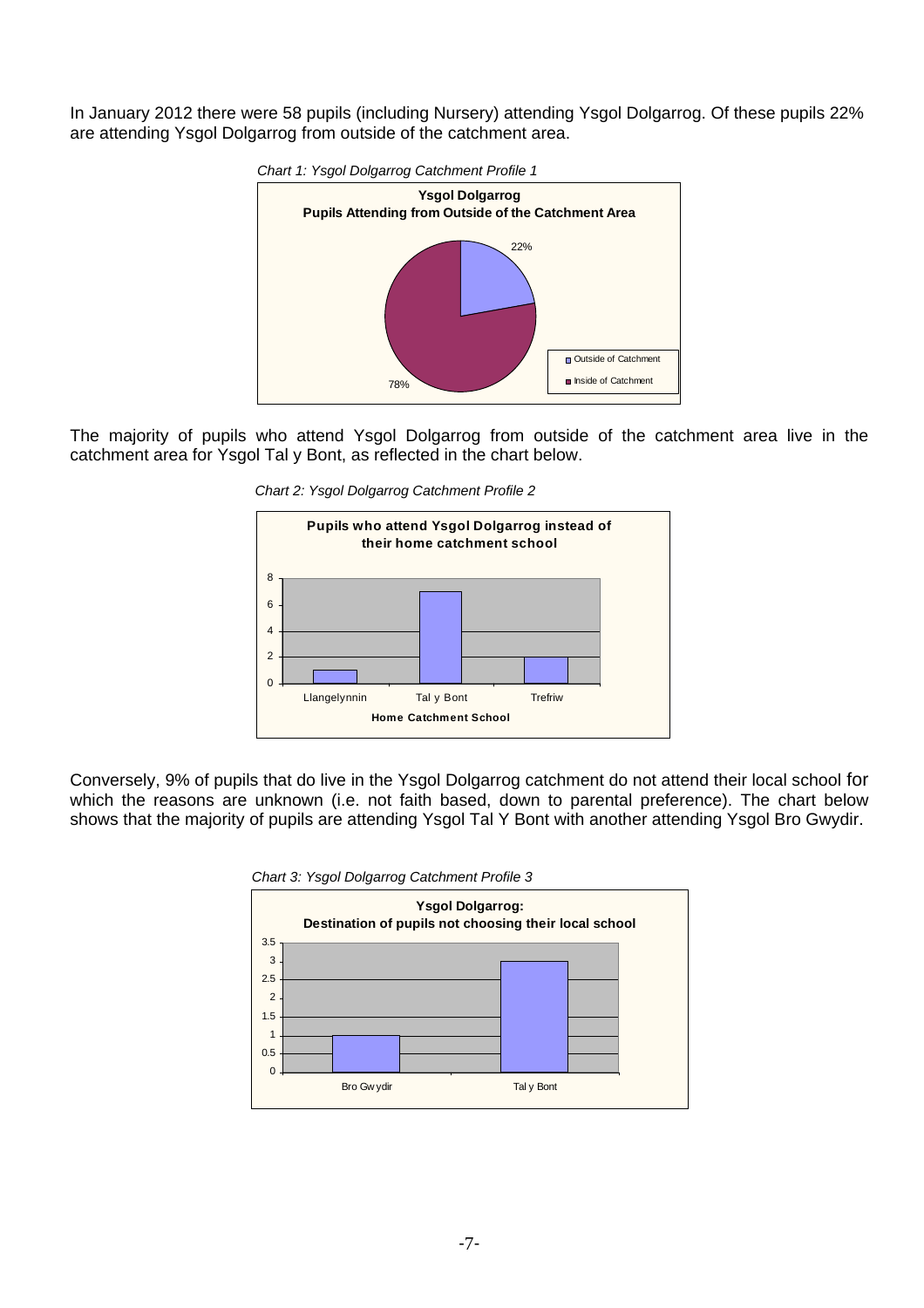*Map 3: Current Ysgol Tal y Bont & Ysgol Rowen Catchment Areas* 

## **Ysgol Tal y Bont**

Ysgol Tal y Bont is located in the village of Tal y Bont, and is a Community Welsh medium Primary School for children aged between 3 and 11 years old. The pupils come from the village itself and the surrounding rural area.

As of January 2012 there were 38 full time pupils at Ysgol Tal y Bont with no pupils in the part time nursery class.

When we compared the addresses of these pupils against the local catchment for Ysgol Tal y Bont, it showed that 15% of these pupils were attending from outside of the school catchment (see chart 4 below).



The majority of these pupils live in the previous Ysgol Rowen catchment area, which is reflected in chart 5.



 *Chart 5: Ysgol Tal y Bont Catchment Profile 2* 



There are 44% of pupils living in the Tal y Bont catchment area and not choosing to attend their local school. Of these pupils the schools that they mainly attend are Ysgol Dolgarrog, Ysgol Llangelynnin and Ysgol Porth Y Felin, as well various other schools across the County as reflected in chart 6 below.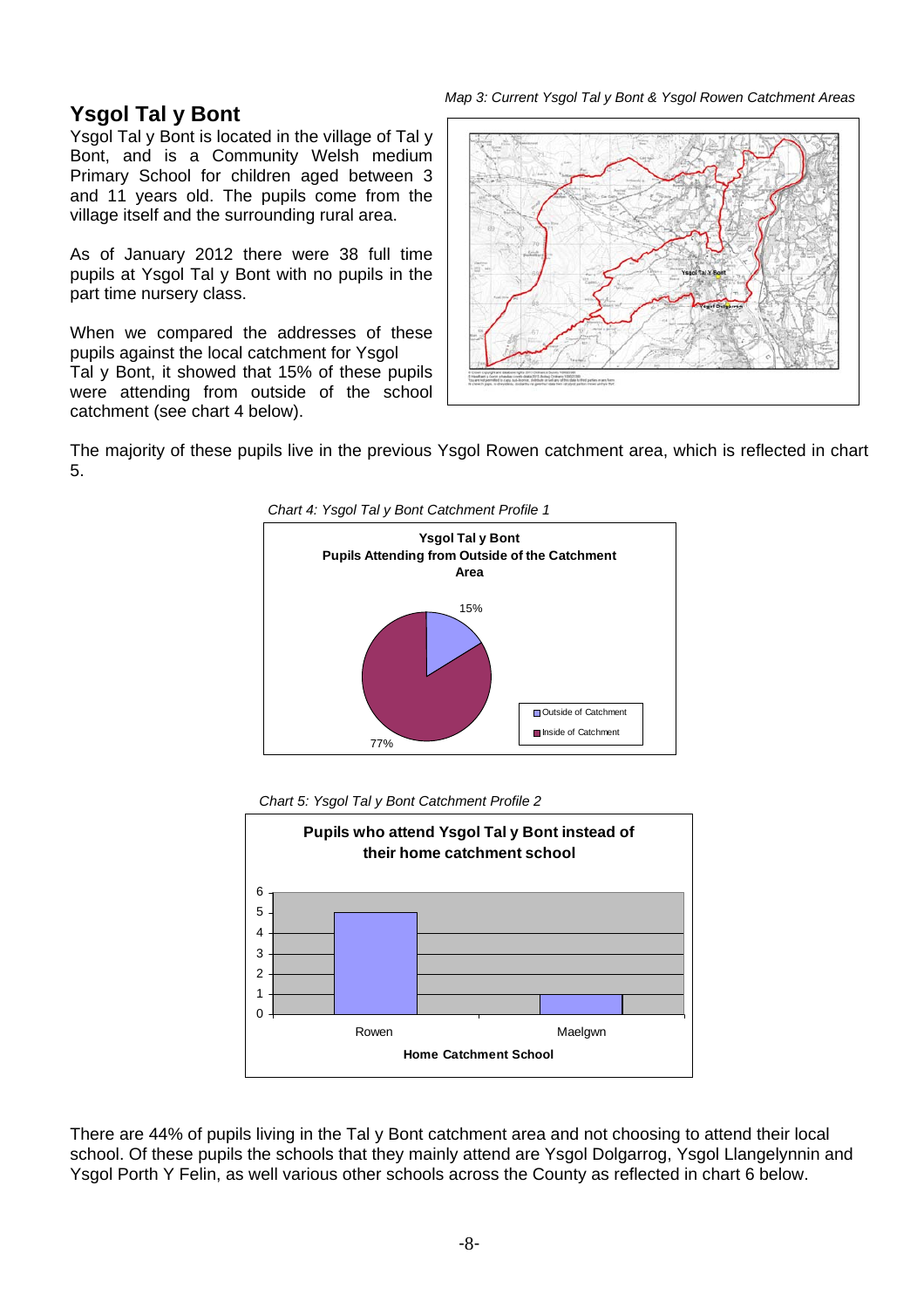*Chart 6: Ysgol Tal y Bont Catchment Profile 3*



## **Ysgol Trefriw**

Ysgol Trefriw is situated on the main road in the middle of the village. It is a Community Welsh medium Primary School for children aged 3 to 11 years old serving the children of the village, and also pupils from the surrounding rural area.



In January 2012 there were 39 pupils attending Ysgol Trefriw of which 3 of the pupils were attending the part time nursery.

There are only 3% of pupils at Ysgol Trefriw that attend from outside of the school catchment area; these pupils live in the previous Ysgol Rowen catchment area. (See charts 7 and 8 below).



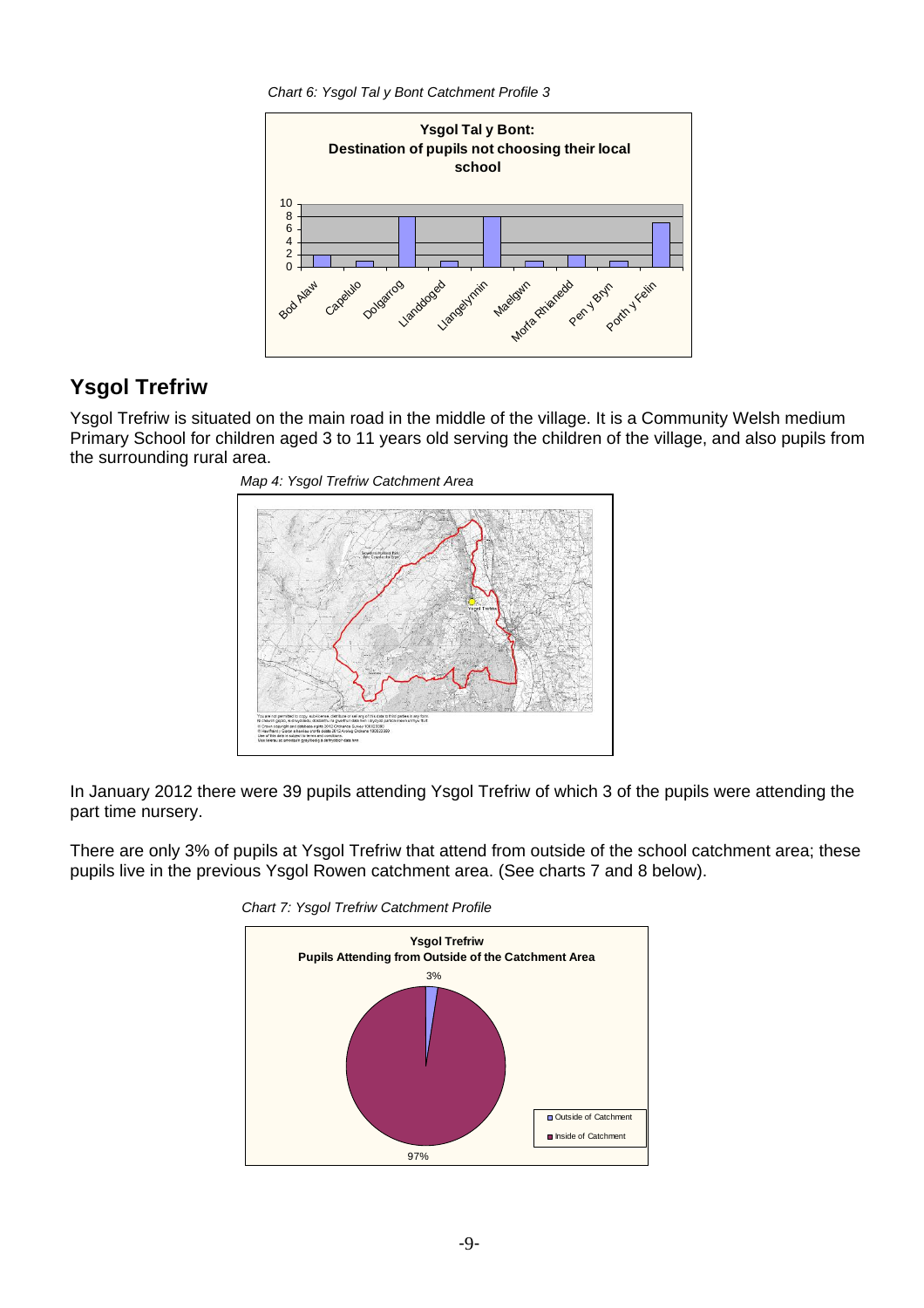*Chart 8: Ysgol Trefriw Catchment Profile 2*



There are 24% of pupils living in the Trefriw catchment area but are not choosing to attend their local school (for reasons other than Faith based, and down to parental preference ); the majority of these pupils are attending Ysgol Bro Gwydir with others attending schools across the County, as reflected in chart 9 below.



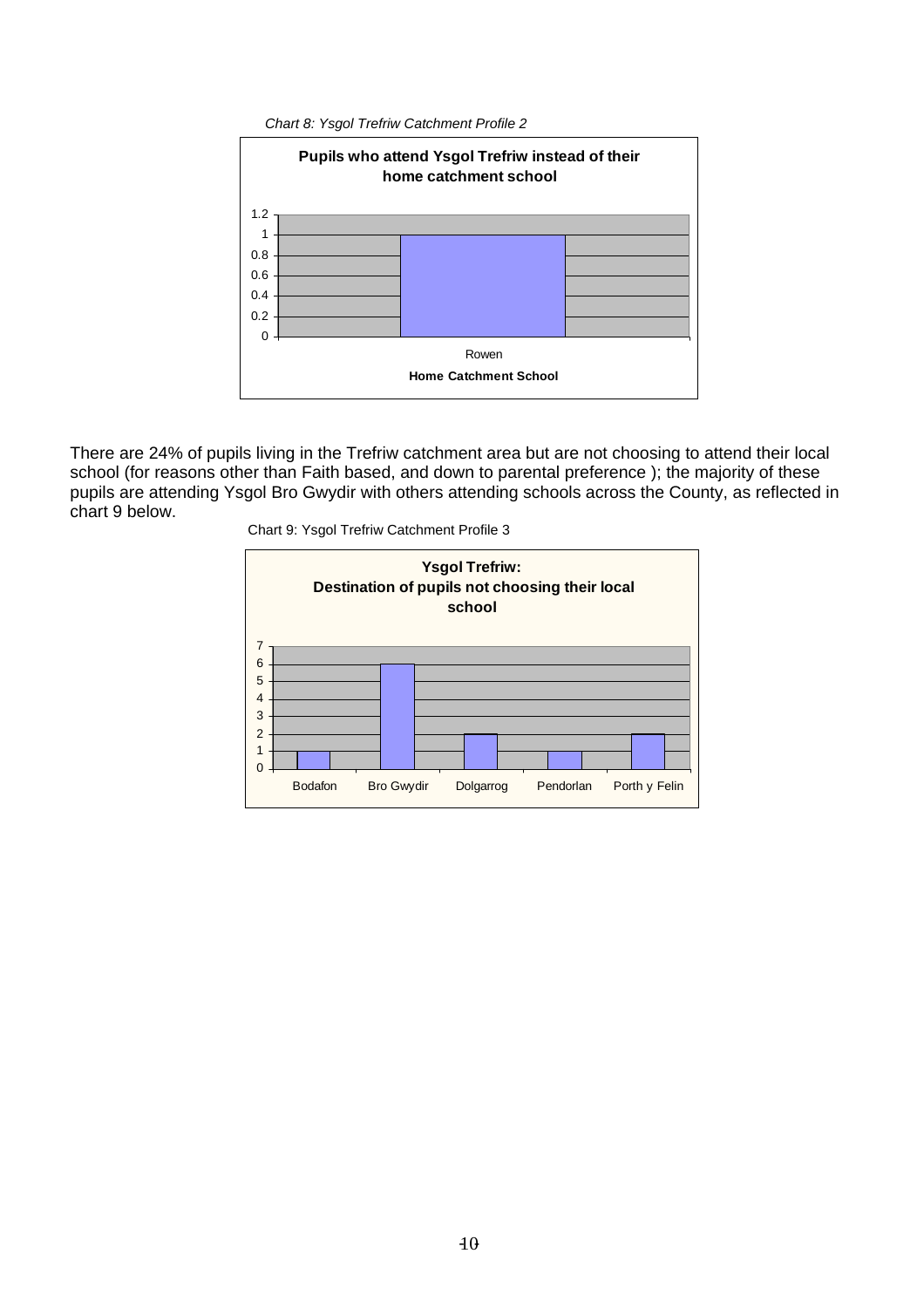### **3.2 Impact on Journey Times**

Sections 3 and 4 of the Learner Travel (Wales) Measure 2008 state that transport arrangements are not suitable if "they take an unreasonable amount of time". Although the Measure does not specify a time limit for all journeys, Welsh Ministers consider that normally journey times should be no more than 45 minutes for primary school travel and 60 minutes for secondary school travel.

Option 1 (driver-led) within the *'Strategy for the Modernisation of Conwy Primary Schools* - *Implementation Plan',* is to have a New build Area school on 1 site (Ysgol Dolgarrog).

Option 2 (communities preferred) – to maintain the current schools, thus retaining the existing school sites.

Options 3 & 4 (alternative options) - Area school on one site via the re-modelling of Ysgol Dolgarrog/ Area School on existing sites.

To assess any impacts of the options on the journey times for pupils, the Authority has undertaken an exercise with Microsoft Autoroute to ascertain the difference in the journey time from:

- the furthest point of Ysgol Dolgarrog catchment to the Ysgol Dolgarrog school site;
- the furthest point of Ysgol Tal y Bont catchment to the Ysgol Tal y Bont school site;
- the furthest point of Ysgol Trefriw catchment to the Ysgol Trefriw school site;
- the furthest point of a combined Ysgol Dolgarrog/Ysgol Tal y Bont/Ysgol Trefriw catchment to the Ysgol Dolgarrog school site

| <b>Site</b>                           | <b>Site Postcode</b> | <b>Catchment</b><br>Area        | <b>Furthest</b><br>Point in<br><b>Catchment</b> | <b>Autoroute</b><br>distance<br>(Miles) | Journey Time<br>(minutes)<br>(By Car) |
|---------------------------------------|----------------------|---------------------------------|-------------------------------------------------|-----------------------------------------|---------------------------------------|
| Ysgol Dolgarrog                       | <b>LL32 8QE</b>      | Dolgarrog                       | <b>LL32 8SH</b>                                 | 1.9                                     |                                       |
| Ysgol Tal y Bont                      | <b>LL32 8QF</b>      | Tal y Bont                      | <b>LL32 8UR</b>                                 | 2.1                                     |                                       |
| <b>Ysgol Trefriw</b>                  | <b>LL27 0RX</b>      | <b>Trefriw</b>                  | <b>LL27 0JZ</b>                                 | 1.6                                     |                                       |
| Area School - Ysgol<br>Dolgarrog Site | <b>LL32 8QE</b>      | Dolgarrog/Tal y<br>Bont/Trefriw | <b>LL27 0JB</b>                                 | 6.2                                     | 12                                    |

*Table 2: Impact on Journey Times – Furthest Point of Catchment* 

The data was compiled based on the furthest residential point within each catchment area; Ysgol Tal y Bont is currently the only existing school where some pupils may live over 2 miles from their nearest appropriate school and therefore would be eligible for free school transport. This is owing to the fact that Ysgol Rowen has now closed and the majority of its pupils have transferred to Ysgol Tal Y Bont.

Should there be an Area School on the Ysgol Dolgarrog site and the 3 existing school catchments amalgamated there would be some impact on the journey times for some pupils. The furthest distance that would have to be travelled would be 6.2 miles and in this instance it is likely that a number of pupils would be eligible for free transport to school.

The maps below show each of the school catchments with the schools and its pupils plotted giving an indication of where the pupils live in relation to their school. In the main, pupils tend to live within a fairly close proximity to their school, with some living in more rural parts of the catchment. The spread of pupils on the map for Ysgol Tal y Bont reflects the fact that former Ysgol Rowen pupils are now attending the school.

On each map there is a blue star which indicates the furthest point of travel within each catchment area, the distance from this point to each of the schools has been calculated and is reflected in Table 2 above.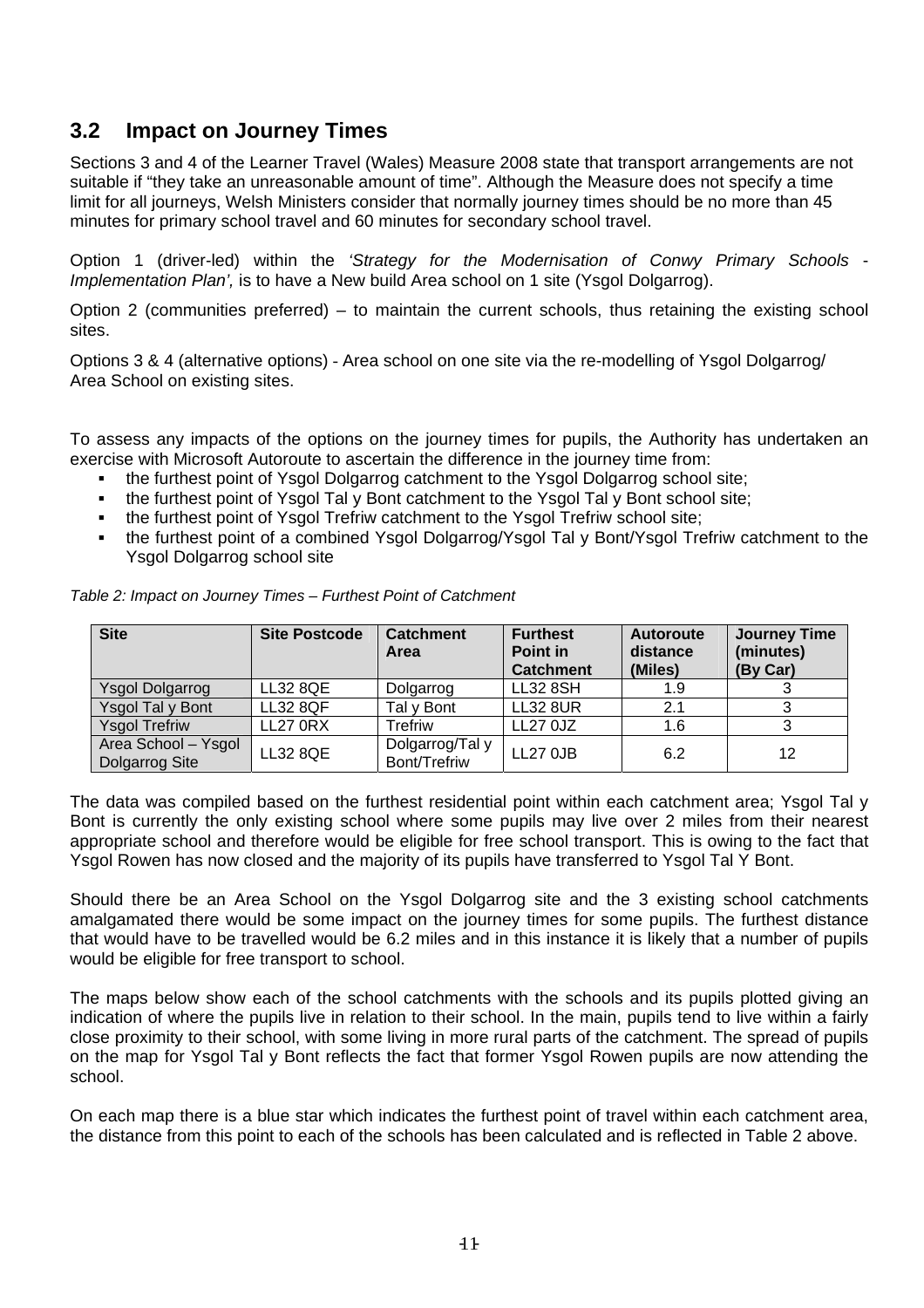

 *Map 3 – Ysgol Dolgarrog Catchment showing residential points for Dolgarrog Pupils* 

 *Map 4 – Ysgol Tal y Bont Catchment showing residential points for Tal y Bont Pupils* 

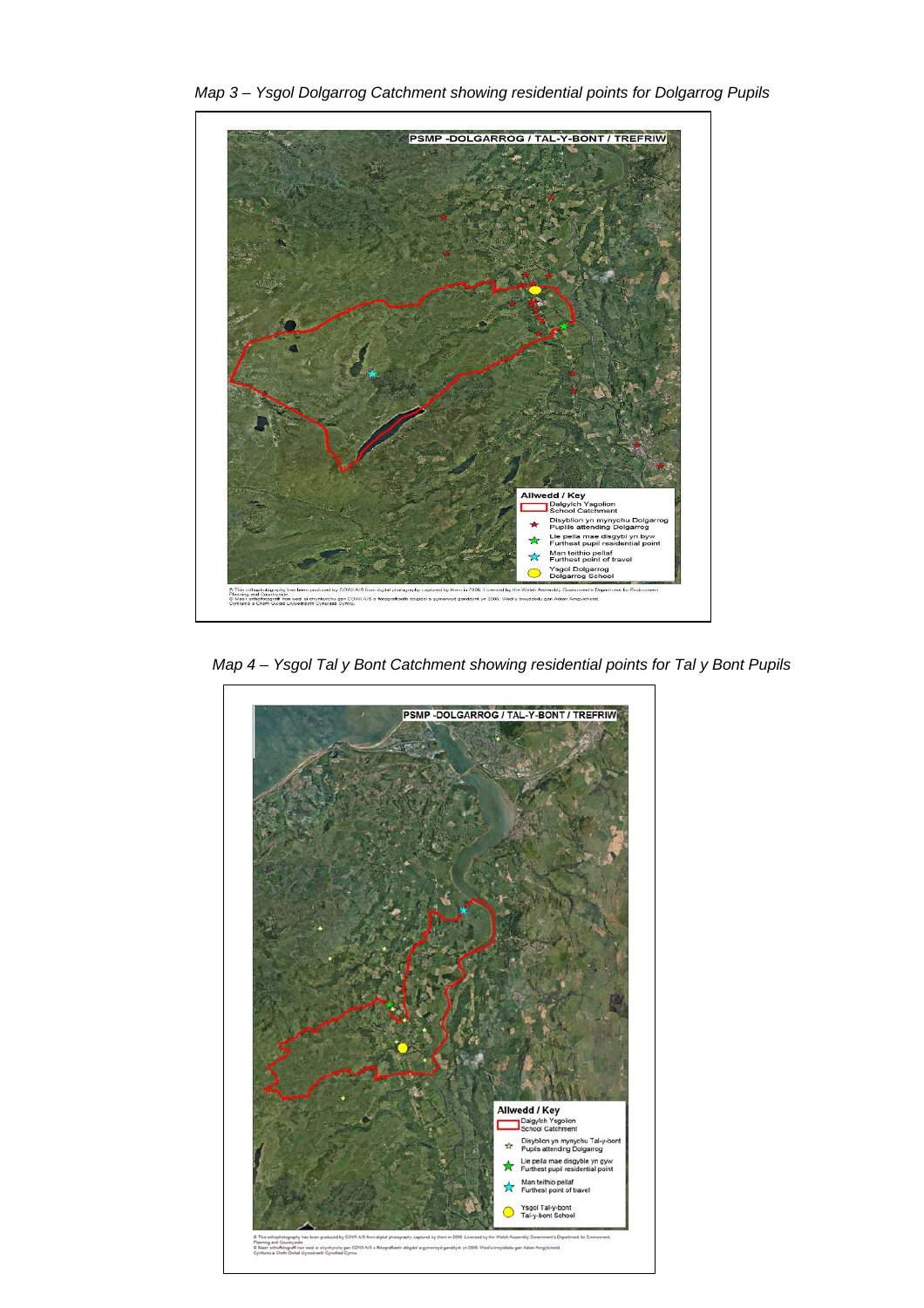

 *Map 5 – Ysgol Trefriw Catchment showing residential points for Trefriw Pupils*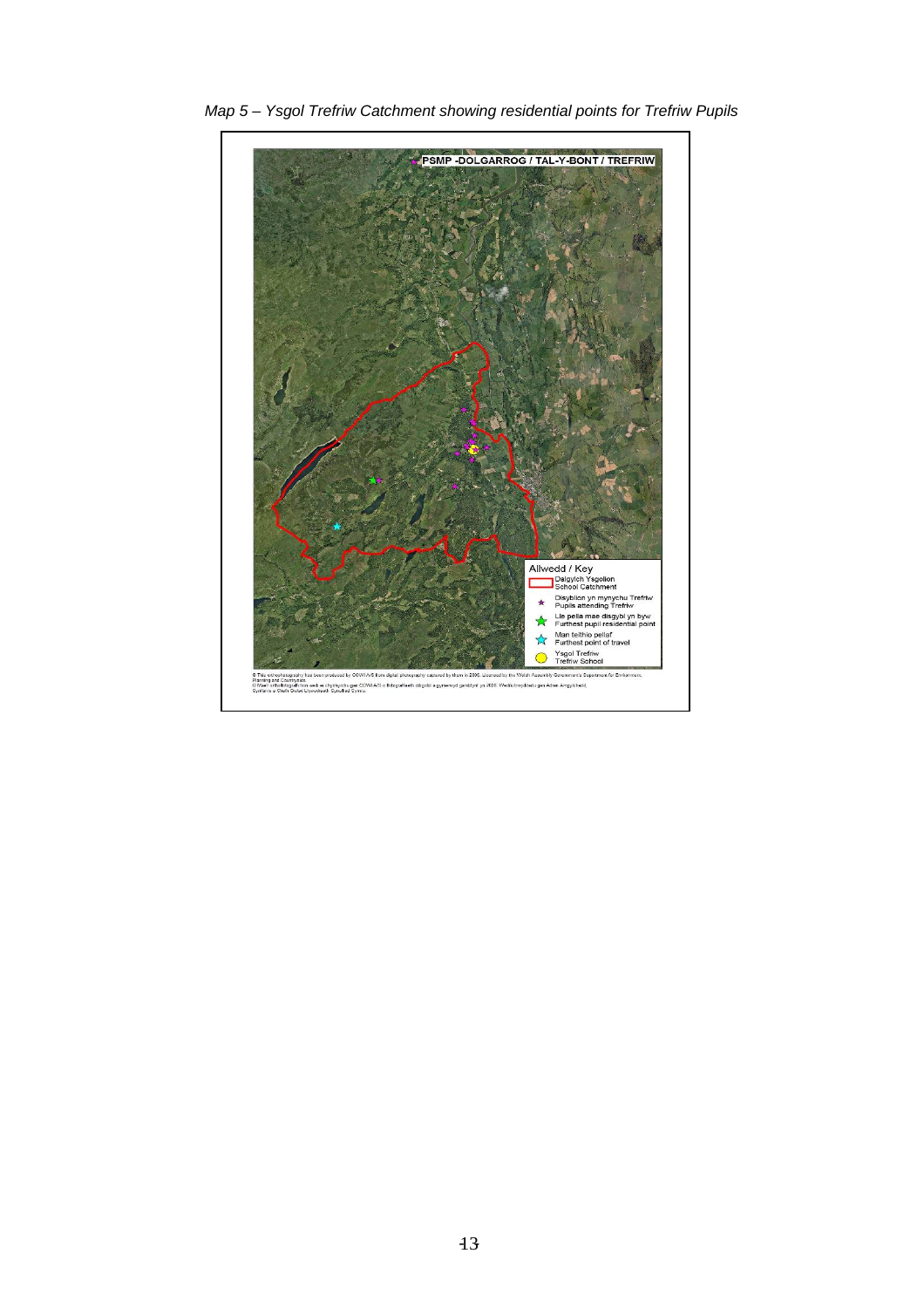## **3.3 Impact on Transportation Costs**

The exercise in 3.2 shows that the distance from the furthest residential point of a combined Ysgol Dolgarrog/Ysgol Tal y Bont/Ysgol Trefriw catchment to the Ysgol Dolgarrog site will be 6.2 miles.

Therefore, taking into account the evidence in 3.2 and based on the assumption that all pupils currently attending schools within an area will attend the new school (excluding pupils receiving transport to meet an additional learning need), it is anticipated that there will be some additional transportation costs to consider.

Currently there are 8 pupils who receive free school transport to Ysgol Trefriw, on the grounds that they live on identified 'Hazardous Routes'. The current transport costs are not straightforward in that the contract also carries some of the pupils' siblings onto Ysgol Dyffryn Conwy in order to save on costs. Should Option 1 (New build Area School on Dolgarrog site) or Option 3 (Area School on one site via remodelling of Ysgol Dolgarrog) go forward these pupils would not be going in the same direction as their older siblings who go to Ysgol Dyffryn Conwy meaning that there would be less pupils travelling a further distance and more contracts would be required for the secondary school pupils living at the same addresses. This could lead to a potential increase in costs of around £30 per day.

If Options 1 or 3 go ahead, some pupils that currently attend Ysgol Trefriw may decide to attend Ysgol Bro Gwydir in Llanrwst as for some pupils, it would be nearer than Dolgarrog. Should this be the case, both Primary and Secondary age siblings would be travelling in the same direction meaning contracts could be shared and the distance travelled would not be as far. This could result in an increase of around £20 per day from current costs.

Based on the current pupils at Ysgol Tal y Bont there would be minimal if any change in transport costs should there be an Area school on the Ysgol Dolgarrog site (Option 1 & 3). The only pupils who currently receive free transport to Ysgol Tal y Bont are those that transferred from Ysgol Rowen upon its closure; and this would remain the case across all of the Options.

With Option 2 (maintain current schools) and Option 4 (Area School on existing sites) there would be no impact on transportation costs as there would be no change in school location for any pupils.

There should be no impact on costs in terms of the Additional Learning Needs provision, as none of the current schools have an onsite ALN provision.

Ysgol Dolgarrog currently has a Welsh Language unit at the school ran by the Athrawon Bro team. Should an Area school on this site go ahead this provision would be moved elsewhere in the County; in this instance there may be an opportunity to make savings on transport costs given that the majority of pupils attending the Welsh Language Unit do not live in this area and are transported to the school for the provision.

#### **3.4 Safe Routes in the Community**

There are currently no 'safe routes to schools' schemes in Dolgarrog, Tal y Bont or Trefriw. Under the Safer Routes Initiative a bid was placed for a crossing in Trefriw in 2012, which unfortunately fell through and could not go ahead.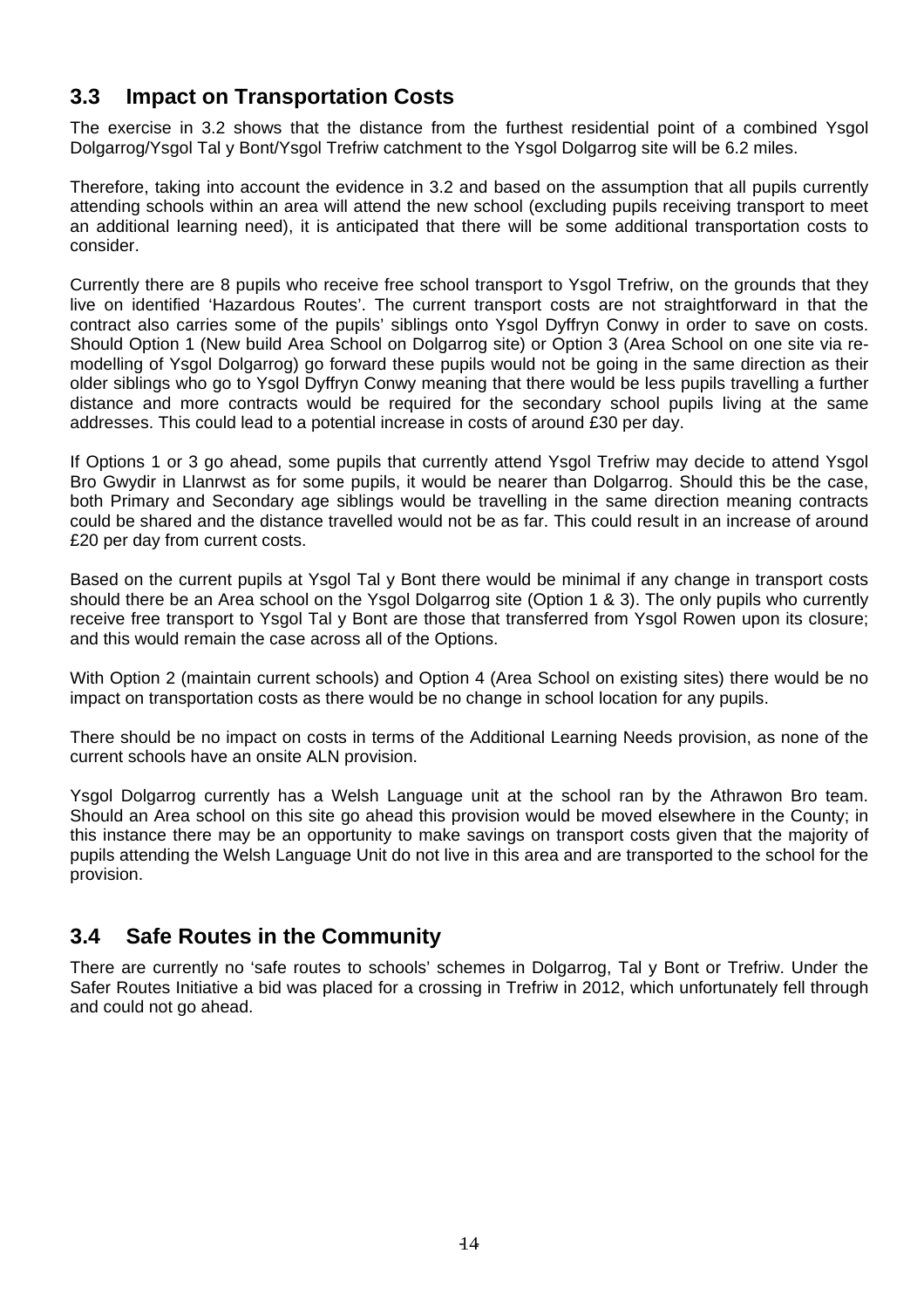# **4.Local Authority Options for Structural Change**

# **Transport Impact Assessment**

| <b>Area</b>                      | <b>Schools</b>          | <b>Consultation</b><br><b>Band</b> | <b>Driver-led</b><br><b>Option (1)</b> | <b>Communities</b><br><b>Preferred Option</b><br>(2) | <b>Alternative Option</b><br>(3)                | <b>Alternative Option</b><br>(4)   |
|----------------------------------|-------------------------|------------------------------------|----------------------------------------|------------------------------------------------------|-------------------------------------------------|------------------------------------|
| Caerhun &<br><b>Trefriw Area</b> | Dolgarrog<br>Tal y Bont |                                    | New build Area<br>school on 1 site     | <b>Maintain Current</b><br><b>Schools</b>            | Area School on 1 site<br>via the remodelling of | Area school on<br>existing 3 sites |
|                                  | Trefriw                 |                                    | (Dolgarrog)                            |                                                      | <b>Ysgol Dolgarrog</b>                          |                                    |

5 – Strongly Agree / Improvement

- 4 Agree / Some Improvement
- 3 Neither Agree nor Disagree / No change
- 2 Disagree / Slightly Worse

1 – Strongly Disagree / Worse

|                                | <b>Option 1</b>                          | <b>Option 2</b>                       | <b>Option 3</b>                                                          | <b>Option 4</b>                    |
|--------------------------------|------------------------------------------|---------------------------------------|--------------------------------------------------------------------------|------------------------------------|
| <b>Measure</b>                 | New build<br>Area<br>school on 1<br>site | Maintain<br>Current<br><b>Schools</b> | Area School on<br>1 site via the<br>remodelling of<br>Ysgol<br>Dolgarrog | Area school on<br>existing 3 sites |
| Impact on journey times        | $\mathbf{2}$                             | 3                                     | $\mathbf 2$                                                              |                                    |
| Impact on transportation costs | $\mathbf{2}$                             | 3                                     | $\mathbf{c}$                                                             |                                    |
| Safe routes in the Community   | 3                                        | 3                                     | 3                                                                        |                                    |
| <b>Average Score</b>           | $\overline{2}$                           | 3                                     |                                                                          |                                    |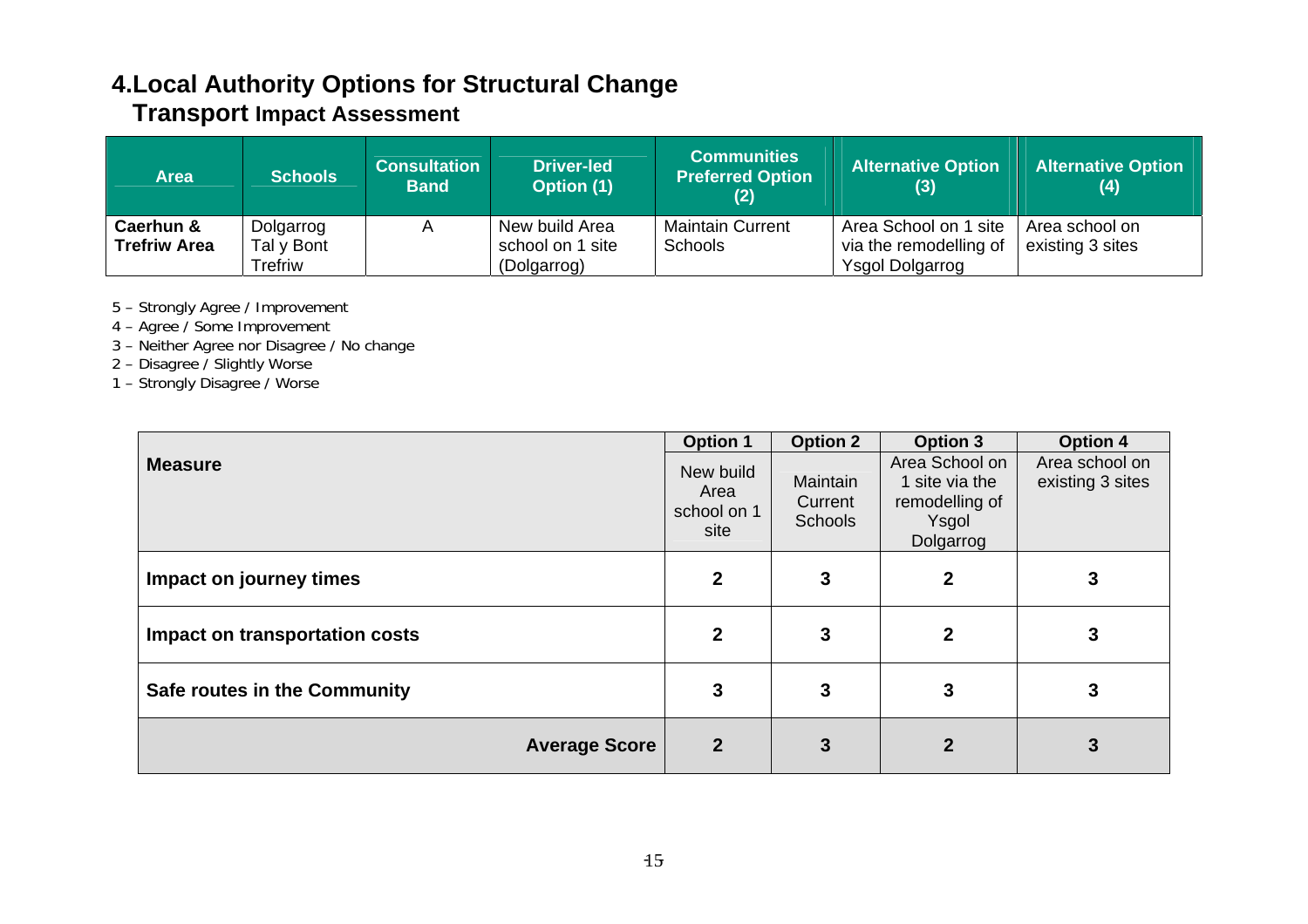## **4. Conclusions and Recommendations**

On the basis of the overall Transport Impact Assessment, the findings are that Options 2 & 4 are both equal in their outcome, and would provide no change to the current arrangements or journey times.

However in the case of Option 1 - a New Build Area School on the Ysgol Dolgarrog site, or Option 3 - Area School on one site via re-modelling of Ysgol Dolgarrog, there is likely to be an increase in journey times for some pupils. For some of those living in the current catchment for Ysgol Trefriw the daily journey to school could potentially increase from 1.6 miles to 6.2 miles at the most. However, a number of these pupils will be eligible for free Home to School transport as they will be living over 2 miles from their nearest appropriate school.

Taking this into account, it is anticipated that there may be additional costs in transporting pupils should Options 1 or 3 be progressed. For pupils currently at Ysgol Trefriw there could be a potential increase in costs of up to £30 a day from current costs as pupils would be travelling further and would have to get separate taxis to their siblings who currently continue on to Ysgol Dyffryn Conwy.

Should these pupils decide to go to Ysgol Bro Gwydir as it would be nearer than Dolgarrog, there could be an increase of up £20 per day, as even though they would be travelling slightly further there would be the potential for them to share with older siblings who attend Ysgol Dyffryn Conwy in the same village.

For current Ysgol Tal y Bont pupils there will be little or no change in transport costs across all of the Options, as the only pupils who currently receive free transport are those that transferred from Ysgol Rowen and this is unlikely to change should any Option go forward.

It is important to note that transport costs are not straightforward and are subject to change. The size of the vehicle required, and how many pupils travelling will impact on how much certain contracts will cost. Also it is difficult to estimate prices as each contract goes out for tender and depending on where the operator is located prices can vary.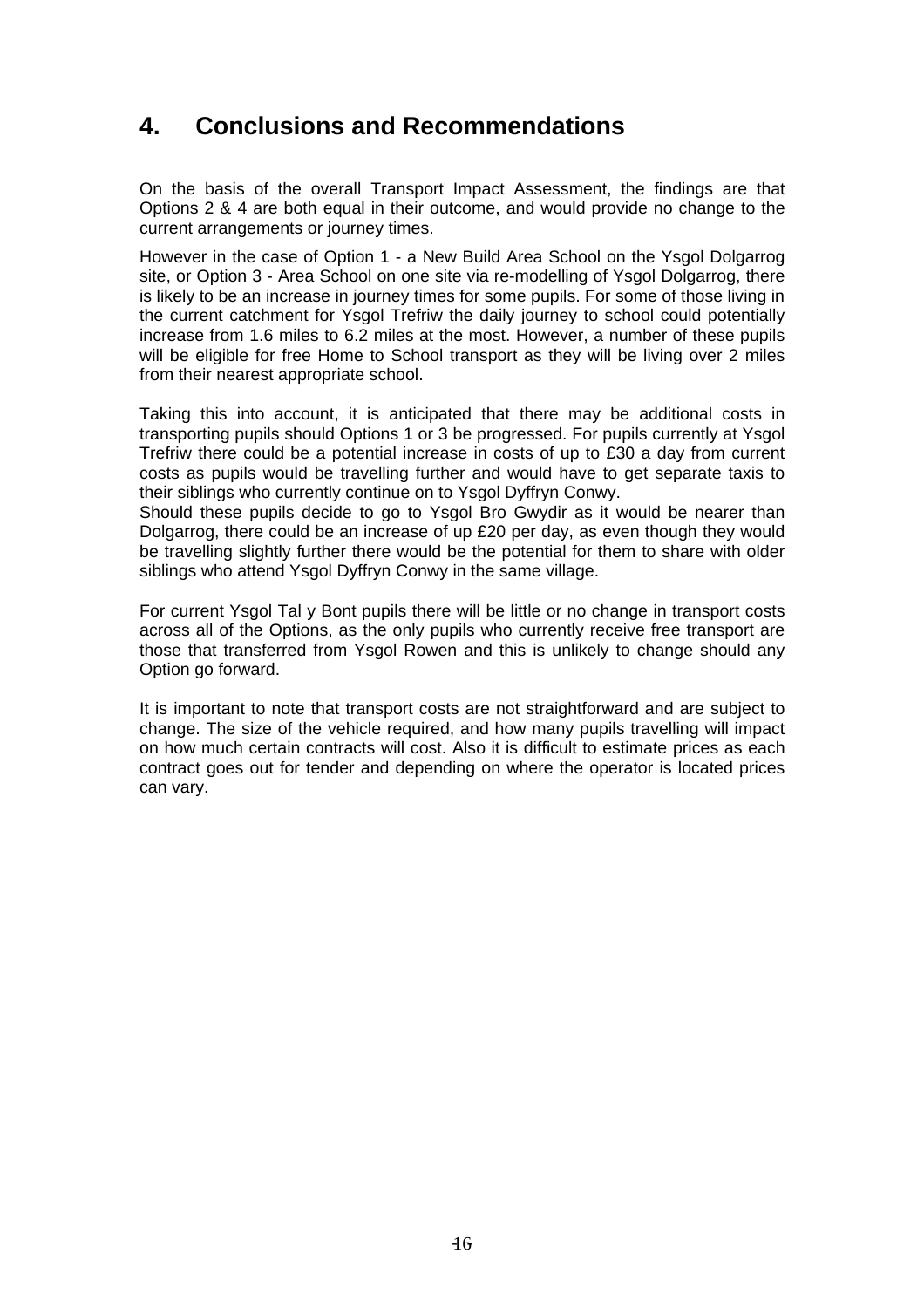## **PSMP Transportation Impact Assessments**

(For each option within an area)

#### **Outline for Each Assessment:**

The following will need to be considered for each option within an area – this requirement is incorporated in the instructions below.

| <b>Area</b> | <b>Schools</b>       | <b>Consult</b><br>ation<br><b>Band</b> | <b>Driver-led</b><br>Option (1) | <b>Communities</b><br><b>Preferred</b><br>Option (2) | Option (3)                                |
|-------------|----------------------|----------------------------------------|---------------------------------|------------------------------------------------------|-------------------------------------------|
| e.g.        | School 1<br>School 2 | A                                      | All through<br>school on 1 site | Maintain<br>Current<br>Schools                       | All through school on<br>existing 2 sites |

#### *Note – The assessment excludes the impact on:*

- *transitions by creating an area school on multiple sites, as the arrangements across the sites would be the decision of the Governing Body.*
- **ALN pupils receiving transport, as the assessment criteria is based on the additional** *needs of the pupil as opposed to distance to the school.*

#### **1. Impact on Journey Times**

Travelling time for Primary aged children will not exceed 45 minutes one way. This refers to 'drive time' and excludes walking or cycling.

Based on the above definition, the following tasks would be undertaken.

#### **Maintain Current Schools / Area School on Existing Sites - for each school in the area:**

- Using the GIS MapInfo system, identify the furthest most point (postcode) from the existing catchment area to the existing school.
- Using Microsoft Autoroute calculate the distance and journey time of the shortest and safest route to the existing school site from the furthest most point
- Using the GIS MapInfo system, identify the furthest **residential** point (postcode) from the existing catchment area to the existing school.
- Using Microsoft Autoroute calculate the distance and journey time of the shortest and safest route to the existing school site from the furthest residential point
- Repeat for all current schools/existing sites.
- Record the data (as a visual image) on the GIS MapInfo print out for each school's catchment.

#### **Area School on One Site via Remodelling of an Existing Site / New Build Area School on an Existing Site:**

#### *(In the case of the Caerhun & Trefriw area the catchment will remain unchanged)*

- Using the GIS MapInfo system, identify the furthest most point (postcode) from the catchment area to the area school site.
- Using Microsoft Autoroute calculate the distance and journey time of the shortest and safest route to the area school.
- Using the GIS MapInfo system, identify the furthest **residential** point (postcode) from the catchment area to the area school site.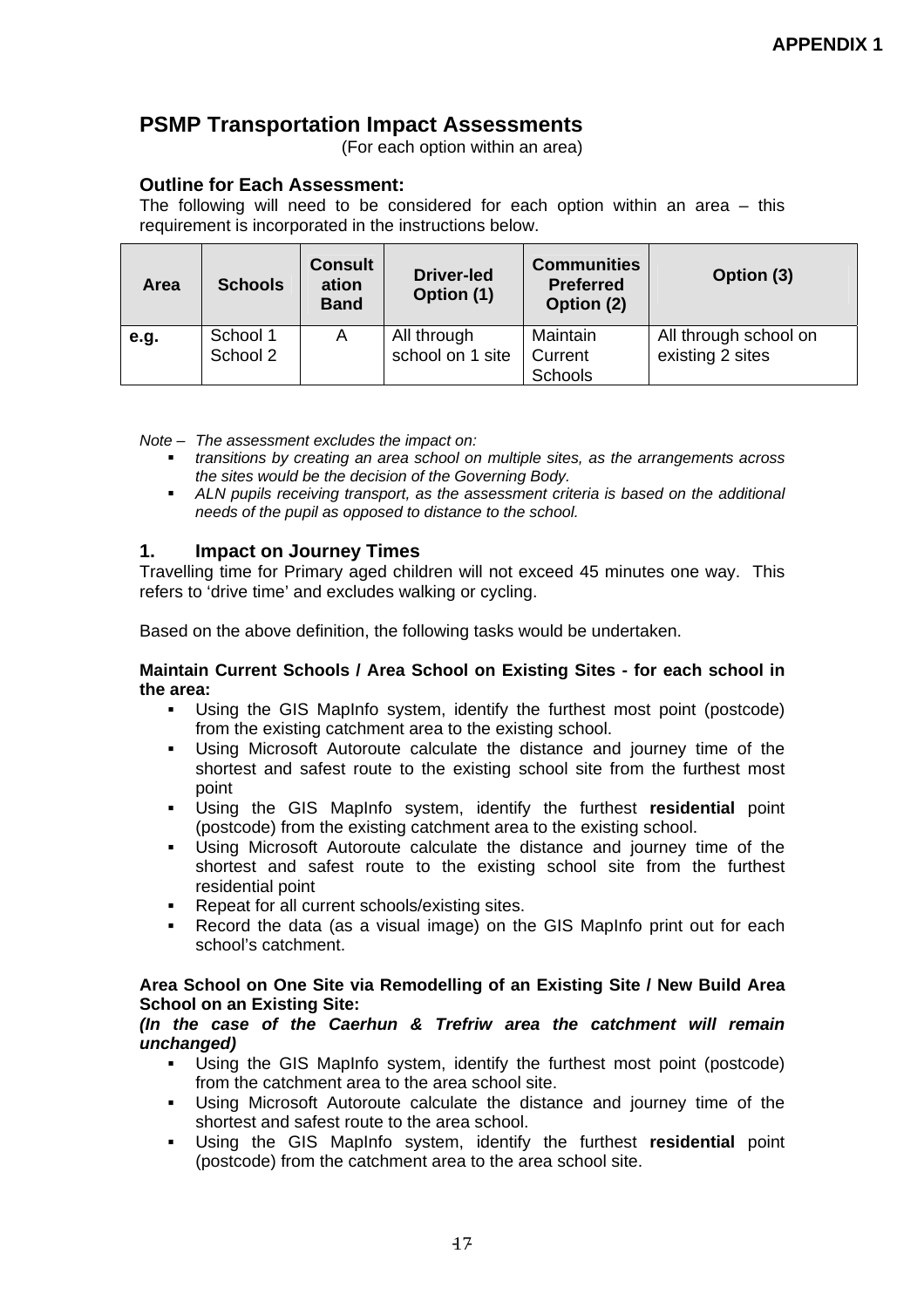- Using Microsoft Autoroute calculate the distance and journey time of the shortest and safest route to the area school site from the furthest residential point.
- Record the data (as a visual image) on the GIS MapInfo print out for the revised catchment.

#### **2. Impact on Pupil Numbers Receiving Transportation and Costs**

Based on the assumption that all pupils currently attending schools within an area will attend the new school, and excludes pupils receiving transport to meet an additional learning need.

This exercise will provide a comparison of numbers and cost; the current position compared with structural changes.

- **2.1 Maintain Current Schools / Area school on Existing Sites for each school in the area:** 
	- For each school, use the Capita ONE system to identify the number of pupils currently receiving free transportation.
	- **Remove those receiving transport to meet an additional learning need.**
	- Identify the cost per school *(Environment, Roads & Facilities)*
	- Record the information in the template provided.

When applying this method (in particular to the urban areas), first:

- Take the catchment area and scatter plot the pupils according to their postcodes.
- Identify the furthest most points (postcodes) from the catchment area to the current school site.
- Using Microsoft Autoroute calculate the distance to the current school.
- On the Capita ONE 'TEST' system, find a pupil with the same postcode as the furthest most point(s) (*if there is not one in the system, create a temporary pupil*), and calculate the distance to the current school and to any possible scenario of school sites.
- If this pupil is not over two miles, then we can state there is no change to the 'maintain current school' arrangements and the assessment stops here.
- If over 2 miles continue with the assessment below:
- **2.2 Area School on One Site via Remodelling of an Existing Site / New build Area School on an Existing Site:** 
	- From the SIMS.net schools systems, print out a list of the postcodes for all pupils attending each school in the area for review (exclude those pupils receiving transport for an ALN). Import into Excel and sort to '*hide'* duplicate postcodes *(Project Manager / MIS).*
	- On the Capita ONE 'TEST' system, find pupils with the same postcodes as the excel spreadsheet (*if there are not pupils in the system, create temporary pupils*), and calculate the distances to the existing school site.
	- Unhide the duplicate postcodes and tick if over 2 miles determining the number of pupils now potentially eligible.
	- Identify the cost of transporting the pupils identified as eligible above *(Environment, Roads & Facilities)*
	- Record the information in the template provided.